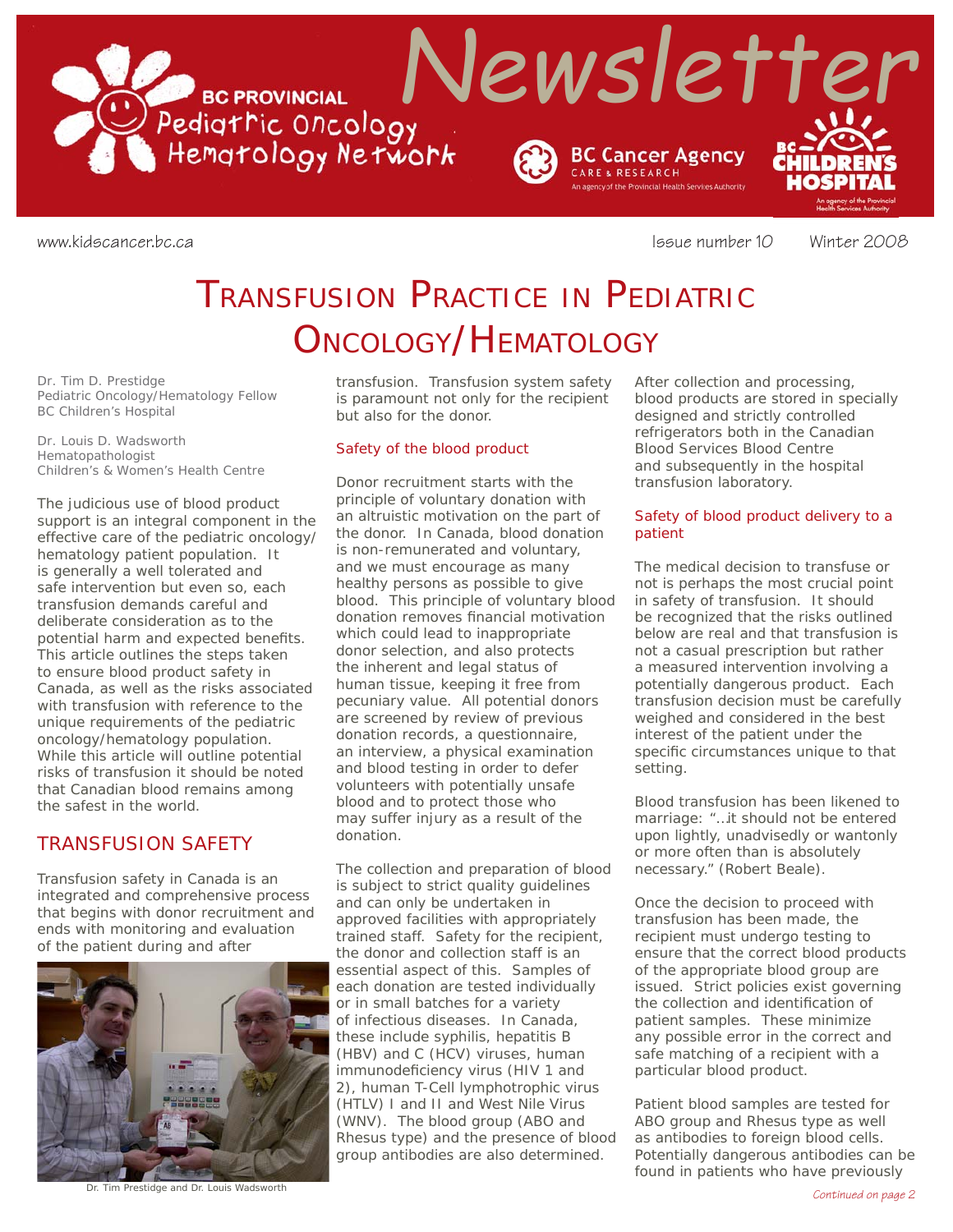#### *Continued from page 1...Transfusion Practice*

been transfused. The formation of antibodies against foreign blood cells can occur soon after exposure to donor blood, which is why these tests need repeating 72 hours after transfusion. For some hematology patients who will receive numerous transfusions (eg. patients with thalassemia major) the blood will be tested for more than just ABO and Rhesus type to ensure that other blood groups are also tested.

Once this testing is complete, the issue and administration of blood is subject to further quality processes starting within the laboratory and ending with the ongoing monitoring and evaluation of the patient during and after the transfusion. These steps are governed by policies developed and monitored by the hospital transfusion committee. Central to this process is the need for informed consent prior to transfusion.

# TRANSFUSION RISKS

The risks of transfusion are classically divided into infectious and noninfectious complications which are often of an immune nature.

## Infectious Complications **Viral Infection**

Viral infection resulting from transfusion is very rare, but nevertheless remains the subject of much interest. In Canada, the risks by viral type per blood unit transfused are as follows [1]:

| <b>HIV</b>  | $1:4.7$ million to $1:10$ million |
|-------------|-----------------------------------|
| <b>HCV</b>  | $1:3.1$ million                   |
| <b>HBV</b>  | $1:31,000$ to $1:82,000$          |
|             | Risk of clinical disease          |
|             | $1:1.2$ million                   |
| <b>HTLV</b> | Very rare                         |

The risk of HIV is so remote that it has to be mathematically modeled. Hepatitis B remains the greatest viral risk but new testing modalities have been added in Canada to reduce this risk even more.

# **Bacterial Infection**

Transfusion related bacterial infection is a long recognized complication which has come into sharper focus in recent years.

Bacteria may enter a blood product from the donor's skin, from damaged packaging, or from external contamination. Infected red cell units may be recognized by an intense purple colour. If transfused the recipient becomes extremely ill and death can result.

Canadian data reveals that 1 in 28,000 –143,000 red cells and 1 in 2,300- 77,000 platelet units show evidence of bacterial contamination, platelets having the higher frequency because they are stored at room temperature and are suspended in plasma which encourage bacterial growth.



# **Other Infectious Risks**

Malaria has been acquired via transfusion in Canada with an estimated risk of 1 per 400,000 to 4,000,000 transfusions. Rare diseases that represent more of a theoretical risk include Babesiosis, Chagas Disease, and variant Creutzfeldt-Jacob Disease (vCJD) (possible post-transfusion cases of vCJD have been reported in the UK where vCJD has been a major problem).

## Immune Complications

Transfusion related immune complications typically occur at the time of transfusion or shortly afterwards. The common reactions include:

#### **Febrile Non Hemolytic Transfusion Reactions (FNHTR)**

FNHTR's have an incidence of between 1 in 650 to 1,000 transfusions. These mainly occur with red cells and platelets. They are caused by damage to the patient's or donor's white cells. Starting within 30 minutes of transfusion the patient feels cold, develops a fever and may start to shiver. Recurrent and severe FNHTR's can occur in multitransfused patients.

# **Allergic Reactions**

These are also common, occurring 1 in 100-200 transfusions. These are mild and typically cause hives. The patient is usually allergic to something in the donor blood. These reactions can be prevented by giving antihistamines before transfusion begins.

# **Anaphylactic Reactions**

These occur 1 in 20,000 to 1 in 50,000 transfusions and cause widespread hives, asthma (wheezing) and shock. One fatality has been recorded.

# **Hemolytic Transfusion Reactions (HTRs) – acute or delayed**

Acute HTRs are most commonly due to an ABO group mismatch. They occur in around 1 in 25,000 transfusions and may be fatal in 1 in 600,000 transfusions. The commonest cause of this reaction is a clerical error - either in specimen labeling, processing, unit labeling or administration - which underlines the importance of the special labeling requirements enforced for all transfusion related testing. Symptoms and signs range from anxiety, fever, chills, flushing, low back pain, pain in the line of the IV, hemoglobinuria (red urine), coagulation abnormalities, to severe shock and kidney failure.

There are other causes for hemoglobinuria. The blood cells may already be damaged at the time of transfusion. This may occur when the red cells are mixed with an incorrect fluid or medication or when the red cell units are frozen or overheated.

Delayed HTRs occur when a blood group antibody is undetectable prior to transfusion, but antibody levels rise rapidly after transfusion and destroy the transfused red cells. This occurs between 1 in 2,500 to 6,000 transfusions and typically causes jaundice (yellowing of the skin and eyes) a few days after transfusion. Hemoglobinuria and kidney failure can also occur but are rare. If a transfused patient becomes jaundiced some days after transfusion, the medical or nursing staff at the hospital MUST be informed.

# **Transfusion Related Acute Lung Injury (TRALI)**

TRALI is now one of the most common severe risks of transfusion. The estimated frequency is around 1 in 5,000 transfusions but is less common in children than in adults. It is thought to be due to antibodies in the donor or recipient. These antibodies bind to the patient's white cells. The damaged cells lodge in the lung and cause tissue damage, chills, fever, breathlessness, cough and low blood pressure. These symptoms develop during or within 6 hours of completion of transfusion. TRALI can lead to severe respiratory distress and low blood oxygen levels. The symptoms usually clear in 24 hours but the patient may be very seriously ill and require admission to the intensive care unit. Rarely this condition may be fatal.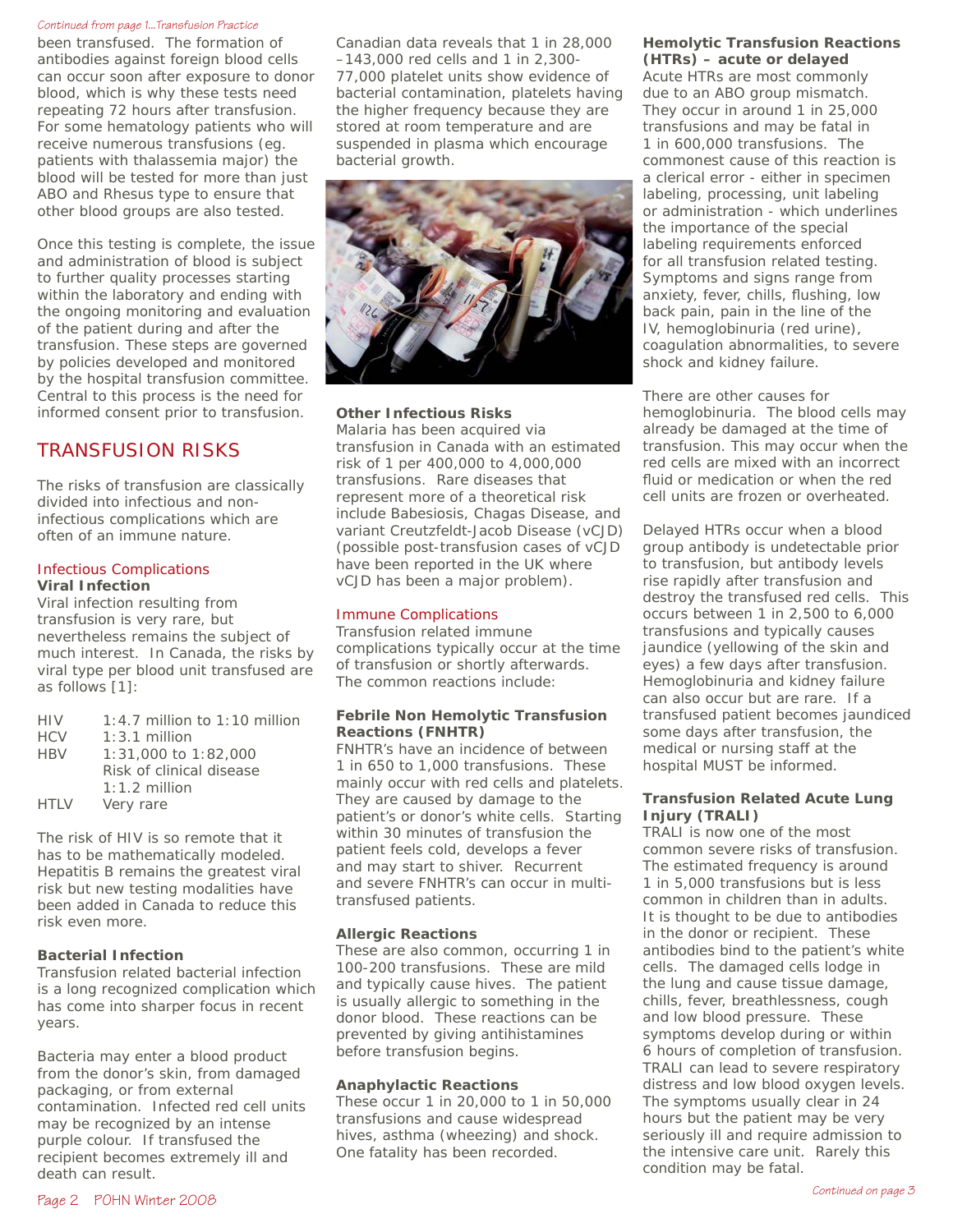#### *Continued from page 2...Transfusion Practice*

**Transfusion Associated Graft vs Host Disease (TA-GvHD)**

This is caused by live donor white cells (present in small quantities in some blood products). These begin to grow and start to damage the patient. Oncology patients are most at risk. Symptoms and signs begin with skin rash extending from the trunk to extremities from day 4 to 30, fever from day 4 to 23, low blood counts from day 11 to 30, hepatitis and infections. Death typically occurs between day 12 and 65 after transfusion.

Even in patients with normal immune function, TA-GvHD can occur when the donor is closely related to the recipient. In these cases the recipient fails to destroy the donor white cells. This occurs most commonly when blood is received from a close family member.

Fortunately, TA-GvHD can be completely prevented by irradiation of cellular blood products.

# CONCLUSION

At present the greatest serious and potentially fatal risks of blood transfusion are getting the wrong blood product, TRALI and bacterial contamination. The risk of viral disease transmission (such as HIV or hepatitis) is vanishingly rare. The most important step in transfusion safety is avoiding unnecessary transfusion. Informed consent prior to blood transfusion remains an important part of the transfusion process.

# EDUCATIONAL OPPORTUNITIES

Chemotherapy Course for Pediatric Nurses in Community Hospitals February 4-6, 2009 BC Children's Hospital For more information contact Grace Chan (gchan@cw.bc.ca, 604-875-2345 ext 7435).



# Initiative for Pediatric Palliative Care Educational Retreat March 5-7, 2009 .<br>han Centre for Family Health Education at<br>Child and Family Research Institute er's Hospital Site<br>sue Vlennover, IC, Ca **NC Child** For more information, contact Camara van Bre ippo

Canuck Place Bayshore

#### Initiative for Pediatric Palliative Care Educational Retreat March 5-7, 2009, The Chan Centre for Family Health

Education at Child and Family Research Institute, BC Children's Hospital

Infants, children, and adolescents with life threatening illnesses deserve the very best care possible. Interdisciplinary teams of health care providers, family members and those whose professions bring them into contact with such children and their families are invited to join us in this interactive educational retreat. For more information, contact Camara van Breemen (cvanbreemen@canuckplace.org). Register online at http://edreg.cw.bc.ca/phsaedcalendar/



# COG/APHON Collaborative Nursing Workshop "Saving the 'My Space' Generation: Why Age Matters" March 10-11, 2009, Dallas, Texas

Workshop for pediatric and general (adult) oncology nurses and allied health care practitioners who are interested in transition issues and barriers to care in the AYA population. Registration at www.aphon.org



# **REFERENCE**

[1]Physician's Guide for Blood and Blood Product Utilization. BC Provincial Blood Coordinating Office. 2004.

# RECOMMENDED READING

Bloody Easy 2: Blood Transfusions, Blood Alternatives and Transfusion Reactions - a Guide to Transfusion Medicine. J.L. Callum and P.H. Pinkerton. Sunnybrook and Women's College Health Sciences Centre. Canada.



#### "Welcome Back" Facilitating the School Experience for Childhood Cancer Survivors

A workshop, sponsored by the Leukemia and Lymphoma Society of Canada (www.lls.org/wes), to educate school personnel on the cognitive and late effects of childhood cancer treatment and to improve the transition of childhood cancer survivors from clinic to classroom. If you are interested in holding a workshop in your community, contact Sharon Paulse, Patient Services Manager (604-733-2873 ext 3, sharon.paulse@LLS.org)